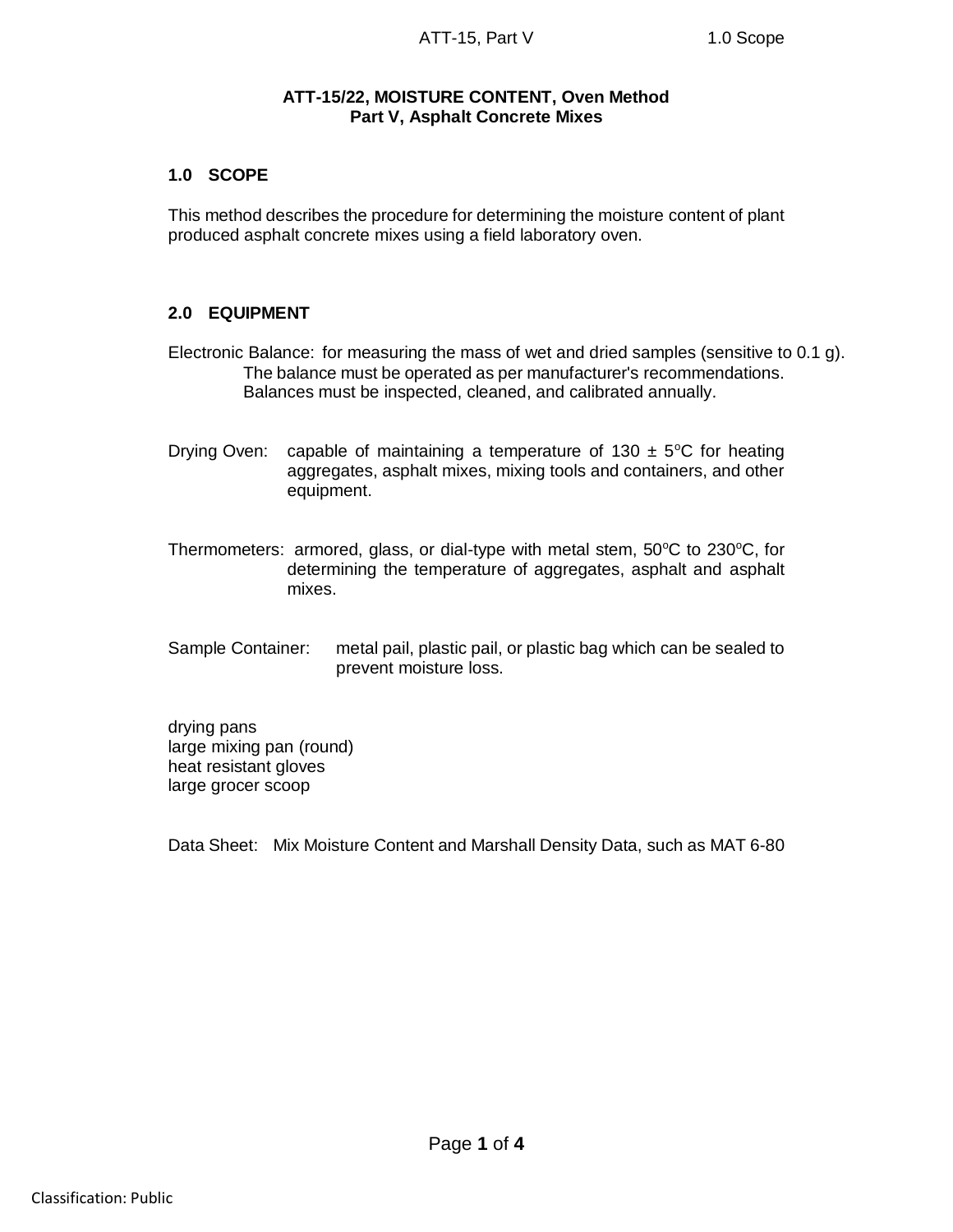## **3.0 PROCEDURE**

The following procedure is used for uncompacted ACP plant mixes, or reclaimed asphalt concrete pavement (RAP).

The moisture content of cores is described in test method ATT-7, Section 3.5.1.

Field formed Marshall specimens are assumed to have the same moisture content as the fresh mix sample.

Determine the moisture content of a loose mix sample as follows:

- 1. Label and tare a drying pan. Record the weight and pan number on line "D" as shown in Figure 1.
- 2. Obtain 20 kg of representative mix as directed in ATT-37, SAMPLING MIXES.
- 3. Place the mix into a mixing pan and use the large heated grocer scoop to thoroughly blend the mix.
- 4. Place a minimum of 1000 g of mix in the tared drying pan.
- 5. Weigh the pan and mix and record as "Wt. of Moist Sample + Pan" on line "A".
- 6. While the scoop is still hot, use the heated putty knife to clean off any mix adhering to the scoop.
- 7. Place the drying pan with the mix in the oven set at  $130 \pm 5^{\circ}$ C.
- 8. Oven dry the mix sample to a constant weight as follows:
	- a) After the RAP sample has been in the oven for about half an hour, use a putty knife to break up any lumps, if applicable. Clean off any mix adhering to the putty knife back into the pan.
	- b) Oven dry the mix sample for at least four hours, then weigh.
	- c) Replace the sample in the oven for approximately one hour and re-weigh.
	- d) Repeat step (c) until two consecutive weights are the same.
- 9. Weigh the hot sample and record as "Wt. of Dry Sample + Pan" on line "B".
- 10. Calculate the "Weight of Water" removed on line "C" as follows:

*Wt. of Water (g) = (Wt. of Moist Sample + Pan) - (Wt. of Dry Sample + Pan)*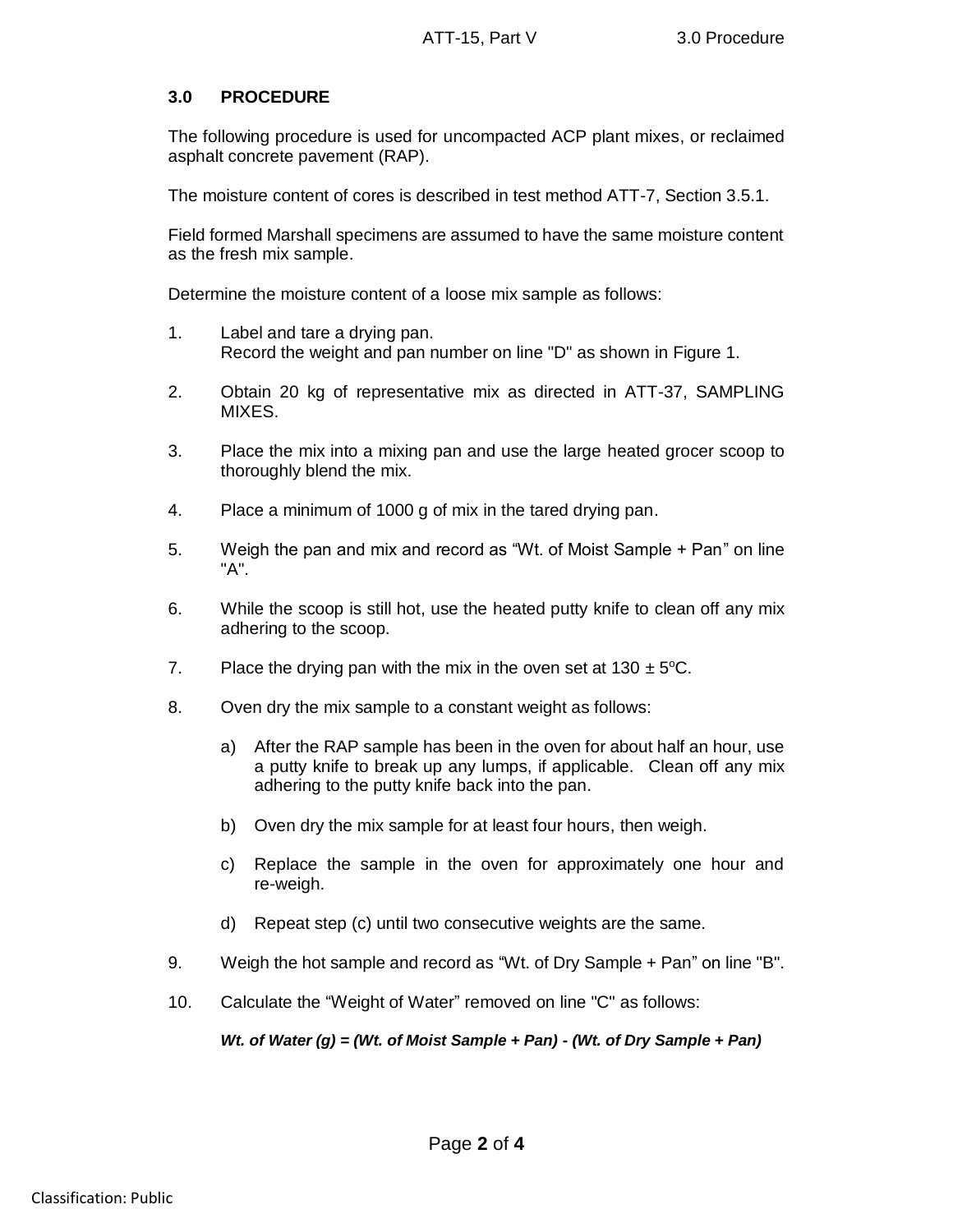11. Determine the oven dry weight of the mix sample on line "E" as follows:

*Wt. of Dry Sample (g) = (Wt. of Dry Sample + Pan) - (Wt. of Pan)*

12. Calculate the Moisture Content to the nearest 0.01% on line "F" of the plant mix using the formula:

*Moisture Content (%) = Wt. of Water x 100% Wt. of Dry Sample*

| Albertan                                                              | <b>MIX MOISTURE CONTENT AND</b><br><b>MARSHALL DENSITY DATA</b> |                      |                  |                   |  |                      |             |
|-----------------------------------------------------------------------|-----------------------------------------------------------------|----------------------|------------------|-------------------|--|----------------------|-------------|
| Transportation                                                        | <b>PROJECT:</b>                                                 |                      | <b>HWY 99:08</b> |                   |  | <b>CONTRACT NO.:</b> | 12345       |
|                                                                       | 8<br>LOT NO.:                                                   |                      |                  | <b>DATE LAID:</b> |  | 17-Aug-2012          |             |
| MAT 6-80/12                                                           |                                                                 | <b>TECHNOLOGIST:</b> | <b>B.</b> Good   |                   |  | <b>DATE TESTED:</b>  | 18-Aug-2012 |
| <b>MIX MOISTURE CONTENT</b><br>(see ATT-15, Part V, Moisture Content) |                                                                 |                      |                  |                   |  |                      |             |
| TIME SAMPLE PLACED IN OVEN                                            | 00:00                                                           | 7:46                 | 10:05            | 12:42             |  | 15:04                |             |
| TIME SAMPLE TAKEN OUT OF OVEN                                         | 00:00                                                           | 12:03                | 14:10            | 16:55             |  | 19:16                |             |
| <b>A.</b> WEIGHT OF MOIST SAMPLE + PAN                                | $\mathbf{q}$                                                    | 1745.1               | 1737.5           | 1670.2            |  | 1704.4               |             |
| <b>B.</b> WEIGHT OF DRY SAMPLE + PAN                                  | $\mathbf{q}$                                                    | 1743.0               | 1734.9           | 1667.3            |  | 1701.1               |             |
| <b>C.</b> WEIGHT OF WATER<br>$A - B$                                  | g                                                               | 2.1                  | 2.6              | 2.9               |  | 3.3                  |             |
| <b>D.</b> WEIGHT OF PAN                                               | $\mathbf{g}$                                                    | 646.3                | 655.1            | 646.3             |  | 655.1                |             |
| <b>E.</b> WEIGHT OF DRY SAMPLE + PAN<br>$B - D$                       | g                                                               | 1096.7               | 1079.8           | 1021.0            |  | 1046.0               |             |
| F. MOISTURE CONTENT<br>$(100 C) \times E$                             | $\frac{0}{0}$                                                   | 0.19                 | 0.24             | 0.28              |  | 0.32                 |             |
| LOT AVERAGE MIX MOISTURE CONTENT                                      | 0.26                                                            |                      |                  |                   |  |                      |             |

FIGURE 1